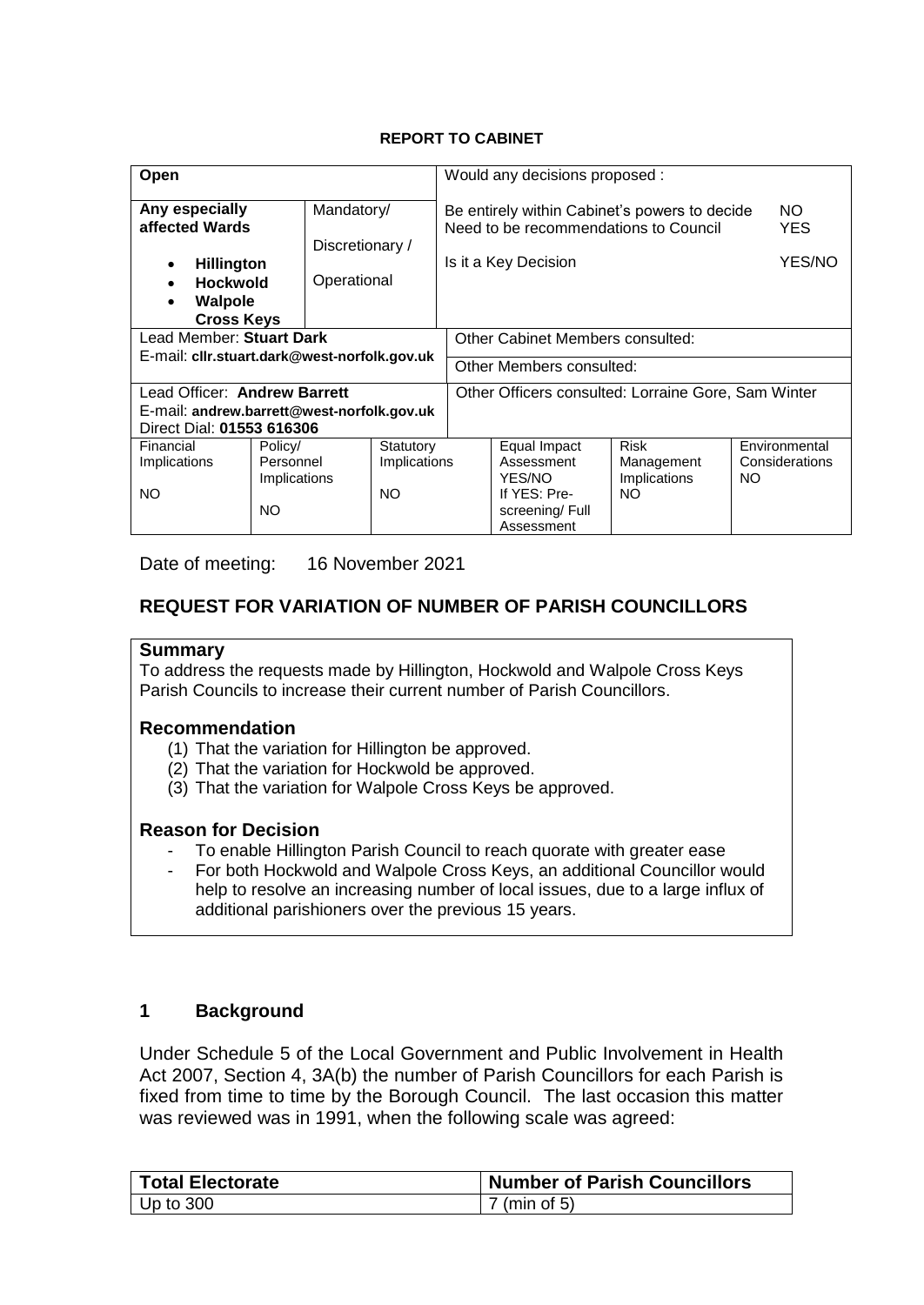| For every additional 300 (or part thereof) |  |
|--------------------------------------------|--|
|--------------------------------------------|--|

Variations in numbers have been dealt with on an ad hoc basis since then but have been very limited in number.

# **2 Options Considered**

Whilst previously, the Borough Council has adopted the above sliding scale, there is NO requirement in legislation that the number of councillors should be proportional to electorate size; indeed, the ratio of electors to councillors is likely to vary considerably within a principal council's area (aside from the legal minimum of 5).

Principal councils should also bear in mind that the conduct of parish council business does not usually require a large body of councillors. In addition, historically many parish councils, particularly smaller ones, have found difficulty in attracting sufficient candidates to stand for election. This has led to uncontested elections and/or a need to co-opt members in order to fill vacancies.

A wide range of issues will impact on the decision regarding councillor numbers: urban-rural differentials, traditional scales of representation, the administrative workload, a parish council's budget and planned (or actual) level of service provision may also be important factors in reaching conclusions on council size.

The LGBCE (Local Government Boundary Commission England) state: "Our view is that each area should be considered on its own merits, having regard to its population, geography and pattern of communities."

Both NALC (National Association of Local Councils) and The Aston Business School have published their own recommended numbers (see attached).

### **Hillington Parish Council**

Current Parish Councillors: 5 Requested Parish Councillors: 6

2021 Electorate: 259 2005 Electorate: 260

Maximum allowed under previous scale: 7

Current number of vacancies: 0

2019 Borough/Parish elections: 5 nominations received (uncontested election)

### **Hockwold Parish Council**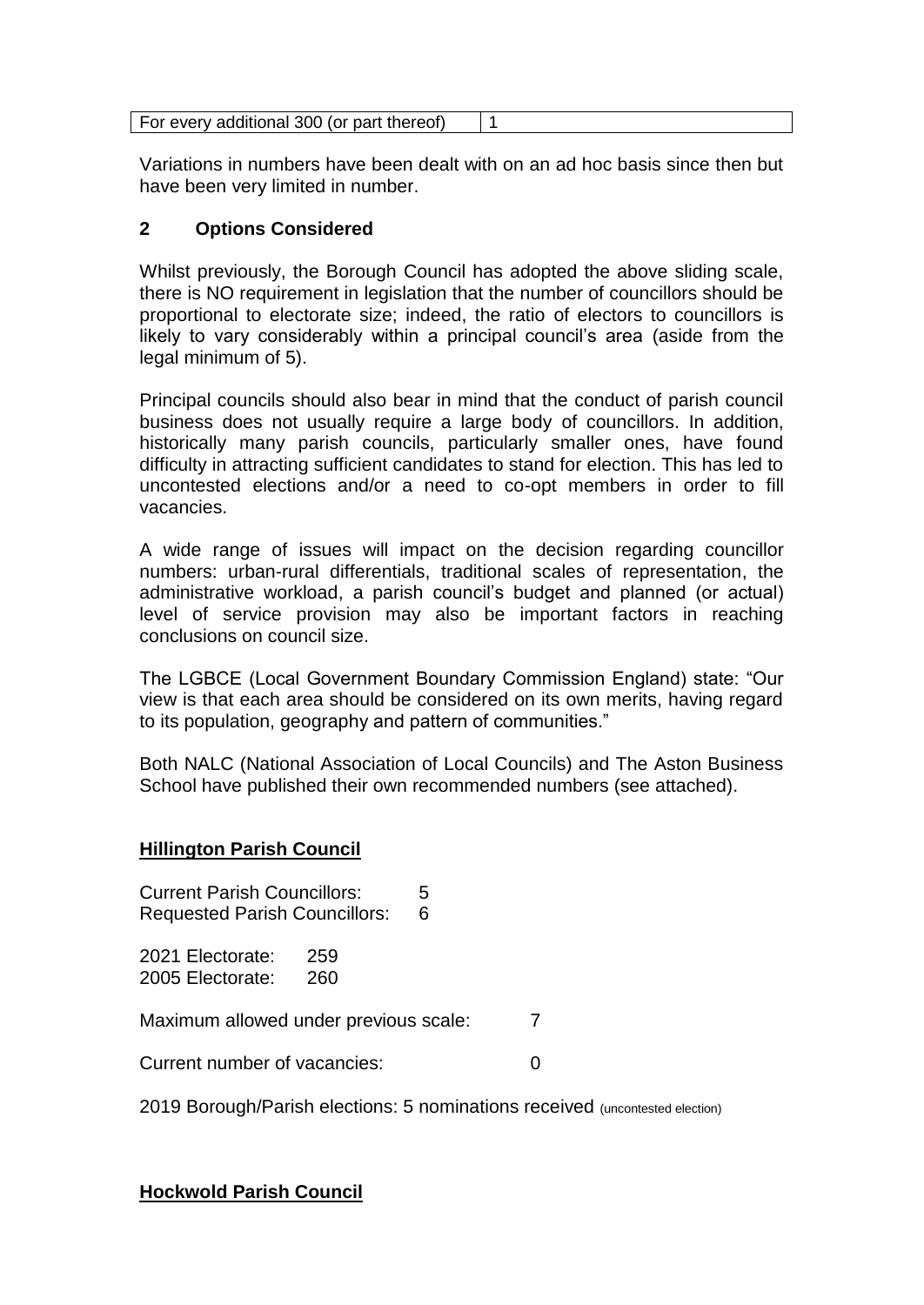| <b>Current Parish Councillors:</b><br><b>Requested Parish Councillors:</b>   | 9<br>10 |    |                            |
|------------------------------------------------------------------------------|---------|----|----------------------------|
| 2021 Electorate:<br>909<br>848<br>2005 Electorate:                           |         |    |                            |
| Maximum allowed under previous scale:                                        |         | 10 |                            |
| Current number of vacancies:                                                 |         | 1  | (Cllr resigned Sept' 2021) |
| 2019 Borough/Parish elections: 6 nominations received (uncontested election) |         |    |                            |

# **Walpole Cross Keys Parish Council**

| <b>Current Parish Councillors:</b><br><b>Requested Parish Councillors:</b> | 8<br>9 |  |
|----------------------------------------------------------------------------|--------|--|
| 2021 Electorate:<br>462<br>2005 Electorate:<br>368                         |        |  |
| Maximum allowed under previous scale:<br>8                                 |        |  |
| Current number of vacancies:                                               |        |  |

2019 Borough/Parish elections: 9 nominations received (contested election)

# **3 Policy Implications**

No policy implications if the scale is adhered to.

# **4 Financial Implications**

There are no financial implications.

# **5 Personnel Implications**

There are no personnel implications.

# **6 Environmental Considerations**

There are no environmental implications.

# **7 Statutory Considerations**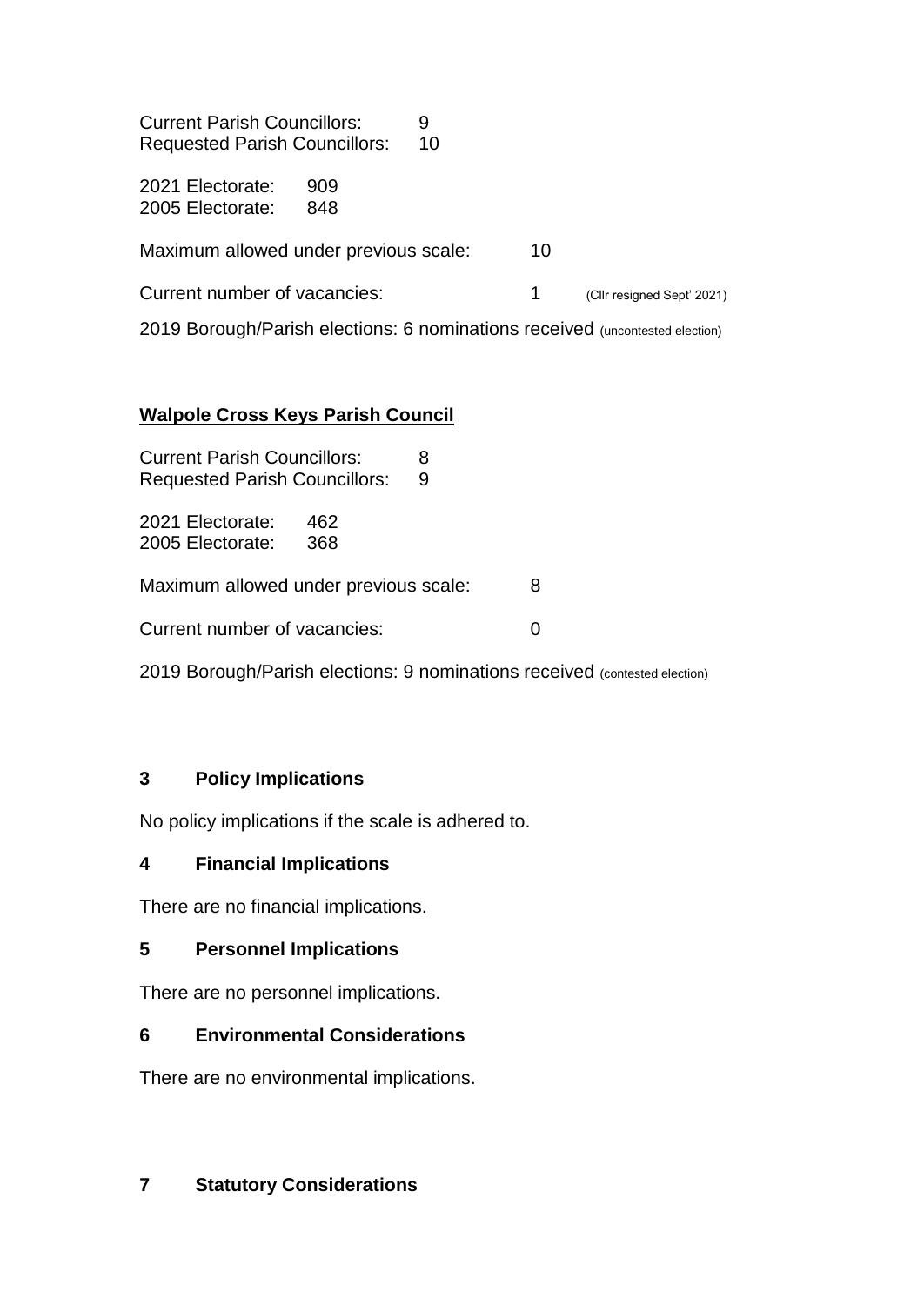The Borough Council has a statutory obligation to keep the number of Parish Councillors under review.

# **8 Equality Impact Assessment (EIA)**

(Pre screening report template attached)

There are no Equality Impact Assessment implications.

## **9 Risk Management Implications**

There are no immediate risks identified in the proposal.

# **10 Declarations of Interest / Dispensations Granted**

None identified.

# **11 Background Papers**

- Local Government and Public Involvement in Health Act 2007
- NALC & Aston Business School recommendations
- Covering letter and minutes from Hillington Parish Council's meeting of 13 July 2021
- Covering letter and minutes from Hockwold Parish Council's meeting of 12 January 2021
- Covering letter and minutes from Walpole Cross Keys Parish Council's meeting of 15 June 2021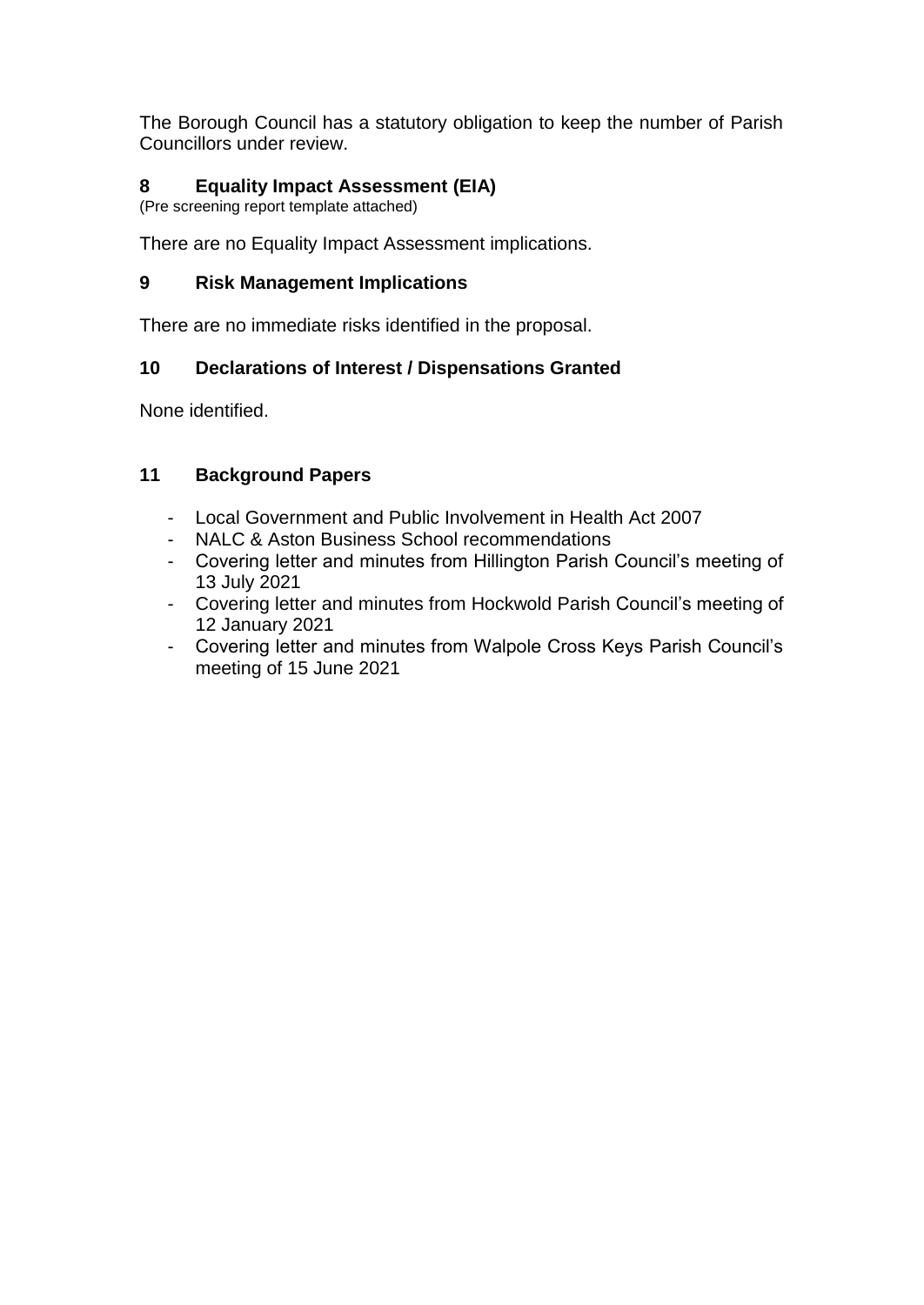### **Pre-Screening Equality Impact Assessment**





| Name of policy/service/function                                                                                                                                                                                       |                                        |          |          |         |        |
|-----------------------------------------------------------------------------------------------------------------------------------------------------------------------------------------------------------------------|----------------------------------------|----------|----------|---------|--------|
| Is this a new or existing policy/<br>service/function?                                                                                                                                                                | New / Existing (delete as appropriate) |          |          |         |        |
| Brief summary/description of the main<br>aims of the policy/service/function being<br>screened.                                                                                                                       |                                        |          |          |         |        |
| Please state if this policy/service is rigidly<br>constrained by statutory obligations                                                                                                                                |                                        |          |          |         |        |
| Question                                                                                                                                                                                                              | <b>Answer</b>                          |          |          |         |        |
| 1. Is there any reason to believe that the<br>policy/service/function could have a<br>specific impact on people from one or<br>more of the following groups according to<br>their different protected characteristic, |                                        | Positive | Negative | Neutral | Unsure |
| for example, because they have particular<br>needs, experiences, issues or priorities or                                                                                                                              | Age                                    |          |          |         |        |
| in terms of ability to access the service?                                                                                                                                                                            | <b>Disability</b>                      |          |          |         |        |
|                                                                                                                                                                                                                       | Gender                                 |          |          |         |        |
| Please tick the relevant box for each<br>group.                                                                                                                                                                       | Gender Re-assignment                   |          |          |         |        |
|                                                                                                                                                                                                                       | Marriage/civil partnership             |          |          |         |        |
| NB. Equality neutral means no negative                                                                                                                                                                                | Pregnancy & maternity                  |          |          |         |        |
| impact on any group.                                                                                                                                                                                                  | Race                                   |          |          |         |        |
|                                                                                                                                                                                                                       | Religion or belief                     |          |          |         |        |
|                                                                                                                                                                                                                       | Sexual orientation                     |          |          |         |        |
|                                                                                                                                                                                                                       | Other (eg low income)                  |          |          |         |        |